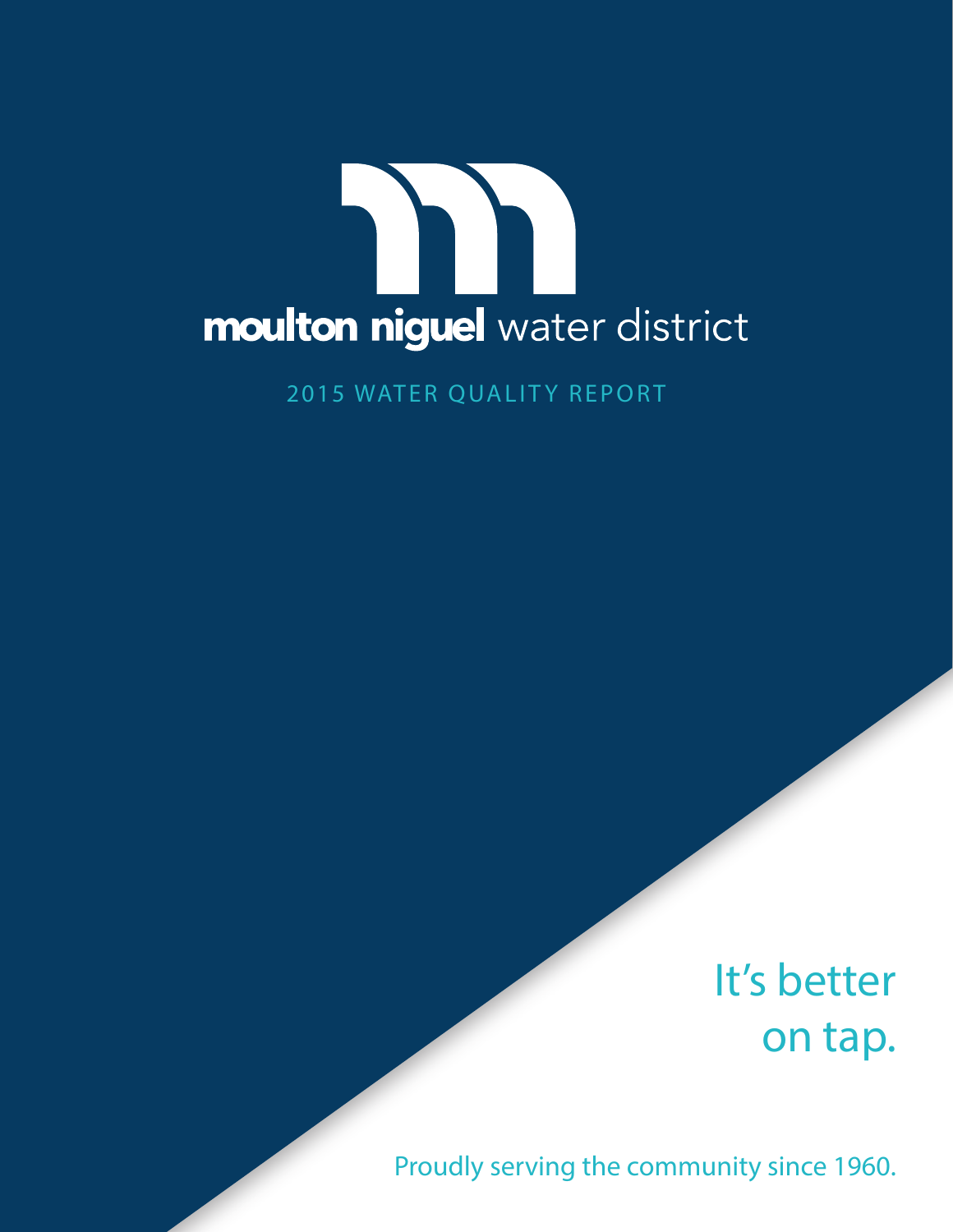# MNWD 2015 WATER QUALITY REPORT



### Letter from the General Manager

Moulton Niguel Water District (MNWD) is proud of the high-quality of service we provide to our customers. Our service starts with ensuring the best quality water is directly delivered to your tap.

Since 1990, California public water utilities have been providing an annual Water Quality Report to their customers. This year's report covers calendar year 2015 drinking water quality testing and reporting. MNWD vigilantly safeguards its water supply, and as in years past, is pleased to report that the drinking water provided to your home meets or exceeds the standards required by state and federal regulatory agencies. MNWD is committed to providing our customers with high quality water and excellent customer service, while offering you with some of the lowest water rates in South Orange County.

Thirsty for more information? Visit www.mnwd.com for more information on nature's resource that we are most proud of - our water. If you have any questions, please contact our Outreach Department at 949. 831. 2500, or email us at outreach@mnwd.com.

Remember, the next time you thirst for a refreshing, cool glass…it's better on tap!

Sincerely,

Joone Lopez

General Manager



The United States Environmental Protection Agency (USEPA) and the State Water Resources Control Board, Division of Drinking Water (DDW) are the agencies responsible for establishing drinking water quality standards. The Metropolitan Water District of Southern California (MWD), which supplies treated imported water to MNWD, tests for unregulated chemicals in our water supply. Whenever possible, MWD goes beyond what is required by testing for unregulated chemicals that do not have drinking water standards. Unregulated chemical monitoring helps USEPA and DDW determine where certain chemicals may be present and whether new standards need to be established to protect public health.

Through drinking water quality testing programs carried out by MWD for treated imported water and MNWD for our local distribution system, your drinking water is constantly monitored from source to tap for regulated and unregulated constituents.

The State allows monitoring for some contaminants less than once per year because concentrations of these contaminants do not change frequently. Some data, though representative, is more than one year old.

This report contains important information about your drinking water. Translate it, or speak with someone who understands it.

Este informe contiene información muy importante sobre su agua potable. Tradúzcalo o hable con alguien que lo entienda bien.

### 此份有关你的食水报告,内有重要资料和讯息,请找 他人为你翻译及解释清楚。

"هذا النقرير يحتوي على معلوماً ت مهمّة تتعلق بمياه الشفة (او الشرب). ترجم التقرير ۗ أو تكلَّم مع شخص يستطيع أن يفهم التَّقرير ."

#### QUESTIONS ABOUT YOUR WATER? Contact us for answers.

For information or questions about this report, please call Kevin Crawford at 949.425.3562.

To reach MNWD Customer Service and for other information, please call 949. 831. 2500 or visit www.mnwd.com.

A copy of this report is also available on our website: www.mnwd.com/CCR.

Formoreinformation about the health effects of the listed contaminants in this report, call the USEPA Safe Drinking Water Hotline at 800. 426. 4791.

#### COMMUNITY PARTICIPATION

The MNWD Board of Directors typically meets the third Thursday of each month beginning at 6 p.m. at MNWD, 27500 La Paz Road, Laguna Niguel, CA 92677. More information is available at www.mnwd.com.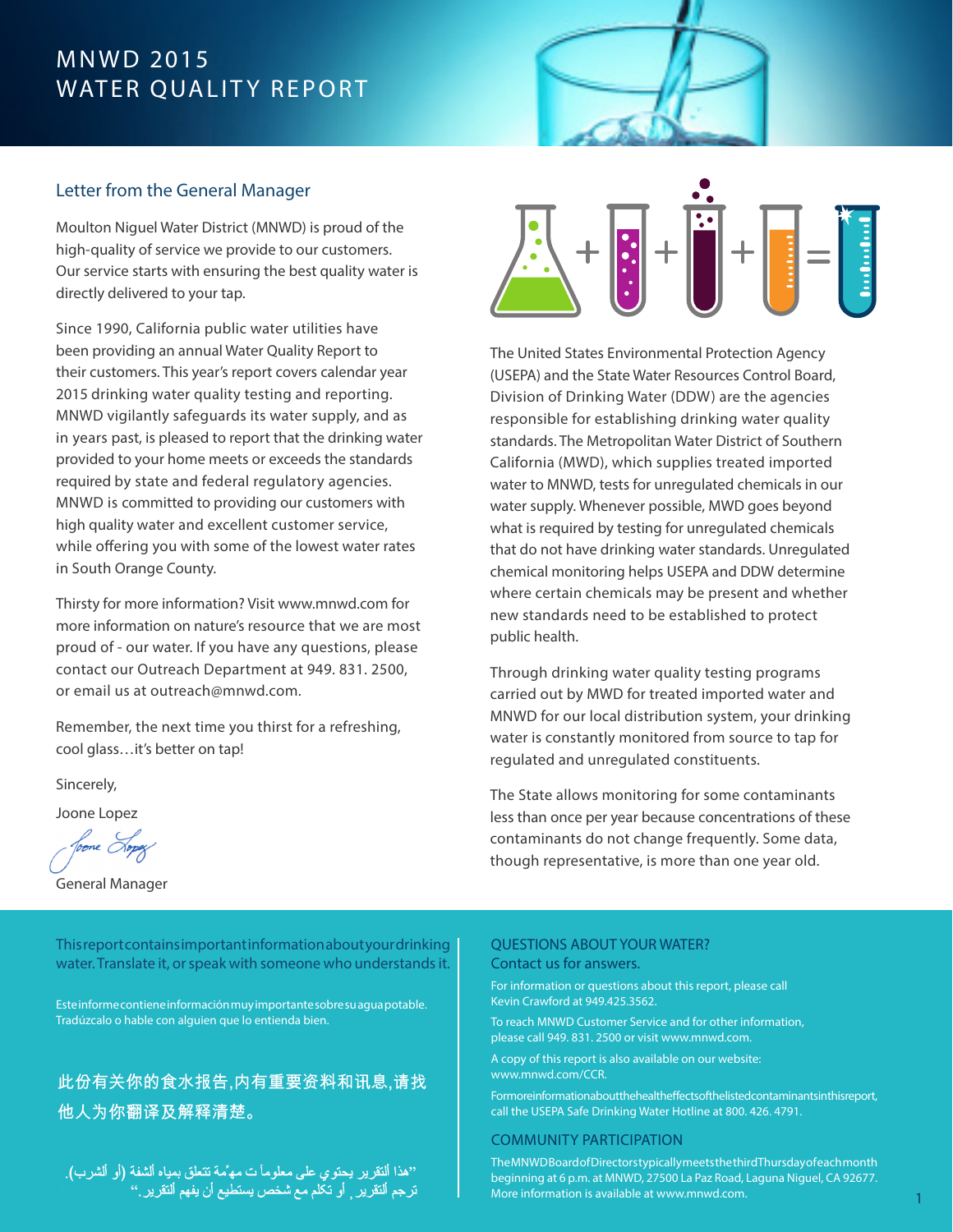THE QUALITY OF YOUR WATER IS OUR PRIMARY CONCERN

### Sources of Water Supply

MNWD relies on imported water from MWD, which sources its water supply from the Colorado River and the State Water Project. With less water available this past year from the State Water Project, all drinking water was delivered to MNWD from the Colorado River.

MWD provides drinking water to nearly 19 million people in parts of Los Angeles, Orange, San Diego, Riverside, San Bernardino, and Ventura counties, and delivers an average of 1.7 billion gallons of water per day to a 5,200-square-mile service area.

Your water is treated at the Diemer Filtration Plant in Yorba Linda by MWD and delivered to the MNWD distribution system. MNWD's pipelines, pump stations, and reservoirs are utilized to deliver water to you when and where it is needed.

This winter's average snowpack and rainfall weren't enough to relieve Southern California from drought conditions. MNWD continues to encourage water smart behaviors as a way of life.

### Basic Information About Your Drinking Water

Drinking water, both tap and bottled, may reasonably be expected to contain trace amounts of some contaminants. The presence of trace contaminants does not indicate that the water poses a health risk. More information about contaminants and potential health effects can be obtained by calling the USEPA Safe Drinking Water Hotline at 800. 426. 4791 or visiting www.epa.gov/your-drinking-water.

The sources of both tap and bottled drinking water include rivers, lakes, streams, ponds, reservoirs, springs, and wells. As water travels over the surface of land or through the ground, it can dissolve naturally-occurring minerals and, in some cases, radioactive material, and can pick up substances resulting from the presence of animals or from human activity.

Contaminants that may be present in source water include:

- Microbial contaminants, such as viruses, protozoa, and bacteria that may come from wastewater treatment plants, septic systems, agricultural livestock operations, and wildlife
- Inorganic contaminants, such as salts and metals, that can be naturally-occurring or result from urban stormwater runoff, industrial or domestic wastewater discharges, oil and gas production, mining, or farming
- Pesticides and herbicides that may come from a variety of sources such as agriculture, urban stormwater runoff, and residential uses
- Organic chemical contaminants, including synthetic and volatile organic chemicals that are by-products of industrial processes and petroleum production, and can also come from gas stations, urban stormwater runoff, agricultural application, and septic systems
- Radioactive contaminants that can be naturallyoccurring or be the result of oil and gas production and mining activities

In order to ensure that tap water is safe to drink, the USEPA and DDW prescribe regulations that limit the amounts of certain contaminants in water provided by public water systems. DDW and U.S. Food and Drug Administration regulations establish limits for contaminants in bottled water that provide similar protection for public health.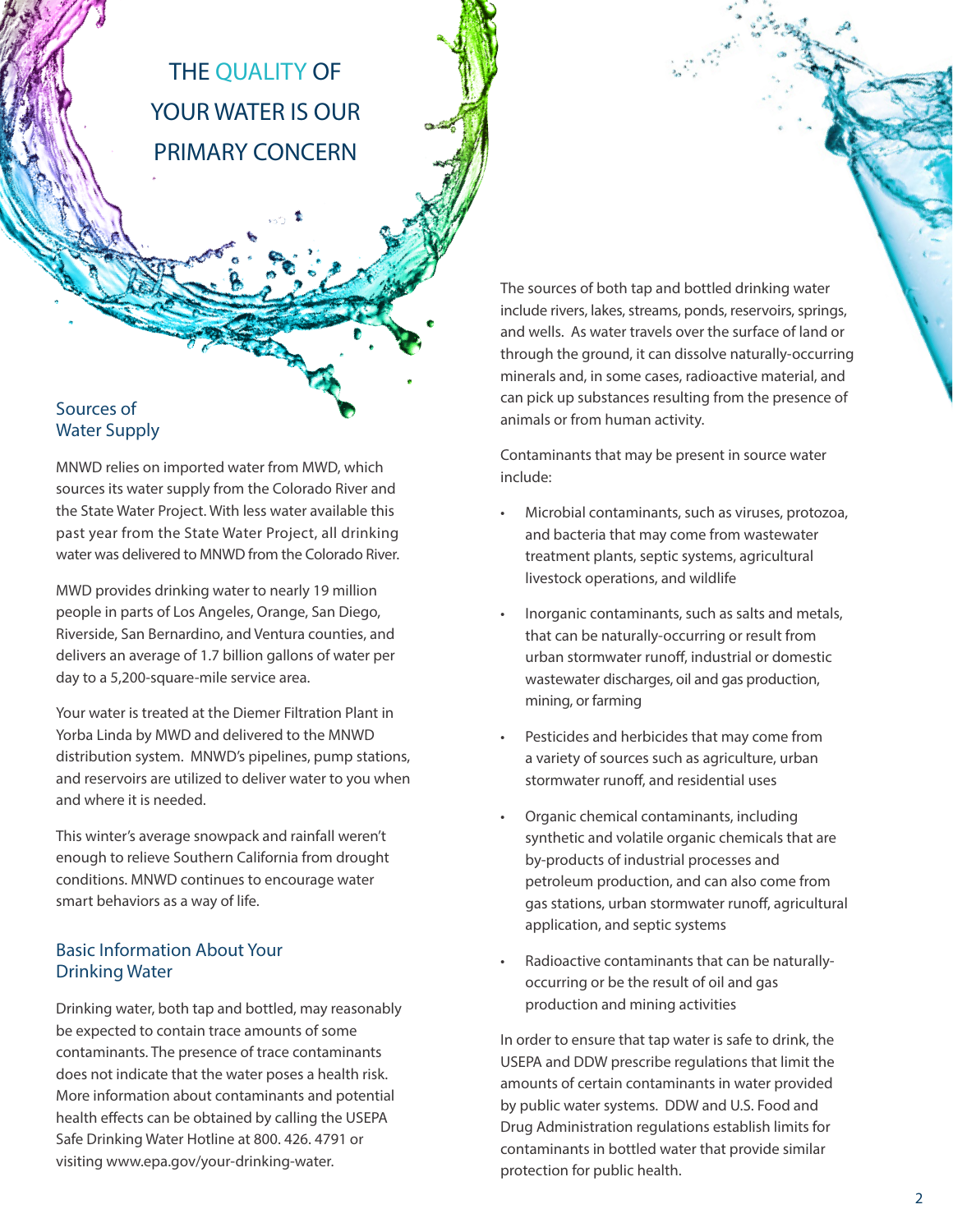# INFORMATION THE EPA WOULD LIKE YOU TO KNOW

### Drinking Water Fluoridation

Fluoride has been added to drinking water supplies in the United States since 1945. Of the 50 largest cities in the United States, 43 fluoridate their drinking water. In December 2007, MWD joined a majority of the nation's public water suppliers in adding fluoride to drinking water in order to prevent tooth decay.

In line with recommendations from the DDW, as well as the U.S. Centers for Disease Control and Prevention, MWD adjusted the national fluoride level in imported treated water from the Colorado River and State Water Project to the optimal range for dental health of 0.6 to 1.2 parts per million. Fluoride levels in drinking water are limited under California State regulations at a maximum dosage of two (2) parts per million.

There are many places to go for additional information about the fluoridation of drinking water, including:

U.S. Centers for Disease Control and Prevention 800. 232. 4636 www.cdc.gov/fluoridation/

State Water Resources Control Board, Division of Drinking Water www.waterboards.ca.gov/drinking\_water/certlic/ drinkingwater/Fluoridation.shtml

American Water Works Association www.awwa.org

For more information about MWD's fluoridation program, please contact Edgar G. Dymally at 213. 217. 5709 or at edymally@mwdh2o.com.

### Immuno-Compromised People

Some people may be more vulnerable to contaminants in drinking water than the general population. Immuno-compromised persons, such as persons with cancer undergoing chemotherapy, persons who have undergone organ transplants, or have HIV/AIDS or other immune system disorders, some elderly, and infants can be particularly at risk from infections. These individuals should seek advice about drinking water from their health care providers.

### Chloramines

S

All of MNWD's drinking water is imported from MWD and is disinfected by MWD with chloramines, which is a combination of chlorine and ammonia. In addition, MNWD maintains disinfection levels in stored water through the addition of chloramines, as needed. Chloramines are effective killers of bacteria and other microorganisms that may cause disease. Compared to chlorine alone, chloramines last longer in the distribution system, minimize byproduct formation, and have minimal odor.

Individuals who use kidney dialysis machines may want to take special precautions and consult their health care providers for the appropriate type of supplementary water treatment, if required. Customers who maintain fish ponds, tanks, or aquariums should also make necessary adjustments in water quality treatment, as these disinfectants may be toxic to fish. For further information, or if you have any questions about chloramines, please call MNWD at 949. 425. 3562.

### Cryptosporidium

Cryptosporidium is a microbial pathogen that originates from animal or human waste and is found in surface waters throughout the United States. When ingested, it can cause diarrhea, fever, and other gastrointestinal symptoms.

MWD tested but did not detect cryptosporidium in the source and treated surface waters during 2015. If detected, cryptosporidium is eliminated by an effective treatment combination including sedimentation, filtration, and disinfection.

The USEPA and Federal Centers for Disease Control guidelines on appropriate means to lessen the risk of infection by cryptosporidium and other microbial contaminates are available from the USEPA Safe Drinking Water Hotline at 800. 426. 4791 between 7 a.m. to 1 p.m. Pacific Time.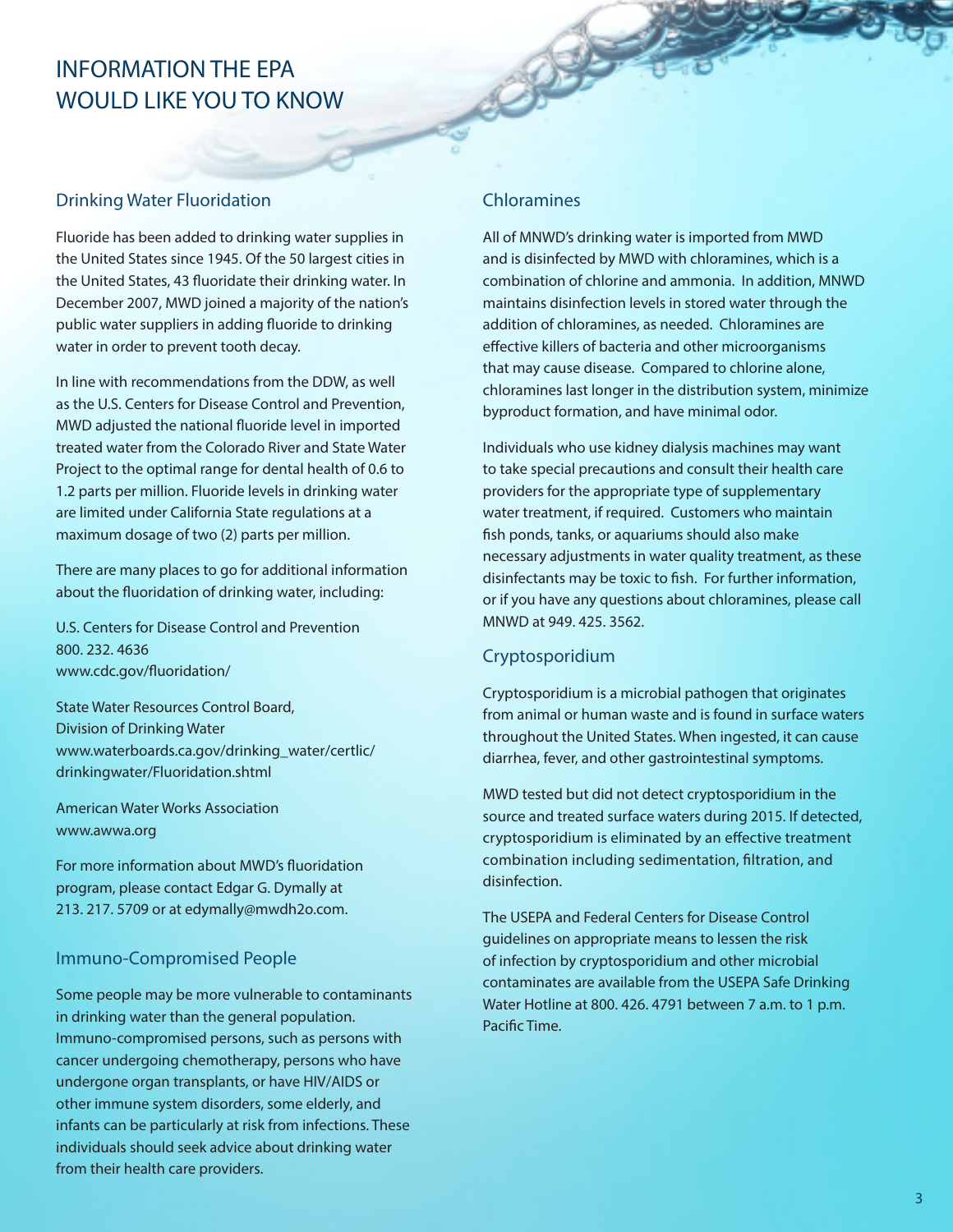# WATER QUALITY ISSUES THAT YOU SHOULD BE AWARE OF

### Water Hardness

Levels of calcium and magnesium, which occur naturally in water, are the primary substances that determine whether water is hard or soft. Water from the Colorado River, one of MNWD's sources of water, contains fairly high levels of these minerals and is considered "hard." Water hardness does not negatively affect your health; however, hard water does require more soap than soft water and will leave mineral deposits on plumbing fixtures over time. In 2015, the hardness found in your water averaged 303 parts per million or 18 grains per gallon.

#### About Lead in Tap Water

MNWD meets all required standards for lead in the USEPA Lead and Copper Rule. If present, elevated levels of lead can cause serious health problems, especially for pregnant women and young children. Lead in drinking water is primarily from materials and components associated with service lines and home plumbing.

MNWD is responsible for providing high quality drinking water, but cannot control the variety of materials used in household plumbing components. When your water has been sitting for several hours, you can minimize the potential for lead exposure by flushing your tap for 30 seconds to two minutes before using water for drinking or cooking.

If you are concerned about lead in your water, you may wish to have your water tested.

Information on lead in drinking water, testing methods, and steps you can take to minimize exposure is available from the Safe Drinking Water Hotline, 800. 426. 4791, or at www.epa.gov/lead.

# SOURCE WATER **ASSESSMENT**

#### Imported (MWD) Water Assessment

Every five years, MWD is required by DDW to examine possible sources of drinking water contamination in its State Water Project and Colorado River source waters.

In 2012, MWD submitted to DDW its updated Watershed Sanitary Surveys for the Colorado River and State Water Project, which include suggestions for how to better protect these source waters. Both source waters are exposed to stormwater runoff, recreational activities, wastewater discharges, wildlife, fires, and other watershed-related factors that could affect water quality.

Water from the Colorado River is considered to be most vulnerable to contamination from recreation, urban and stormwater runoff, increasing urbanization in the watershed, and wastewater. Water supplies from Northern California's State Water Project are most vulnerable to contamination from urban and stormwater runoff, wildlife, agriculture, recreation, and wastewater.

USEPA also requires MWD to complete one Source Water Assessment (SWA) that utilizes information collected in the watershed sanitary surveys. MWD completed its SWA in December 2002. The SWA is used to evaluate the vulnerability of water sources to contamination and helps determine whether more protective measures are needed.

A copy of the most recent summary of either Watershed Sanitary Survey or the SWA can be obtained by calling MWD at 213. 217. 6850.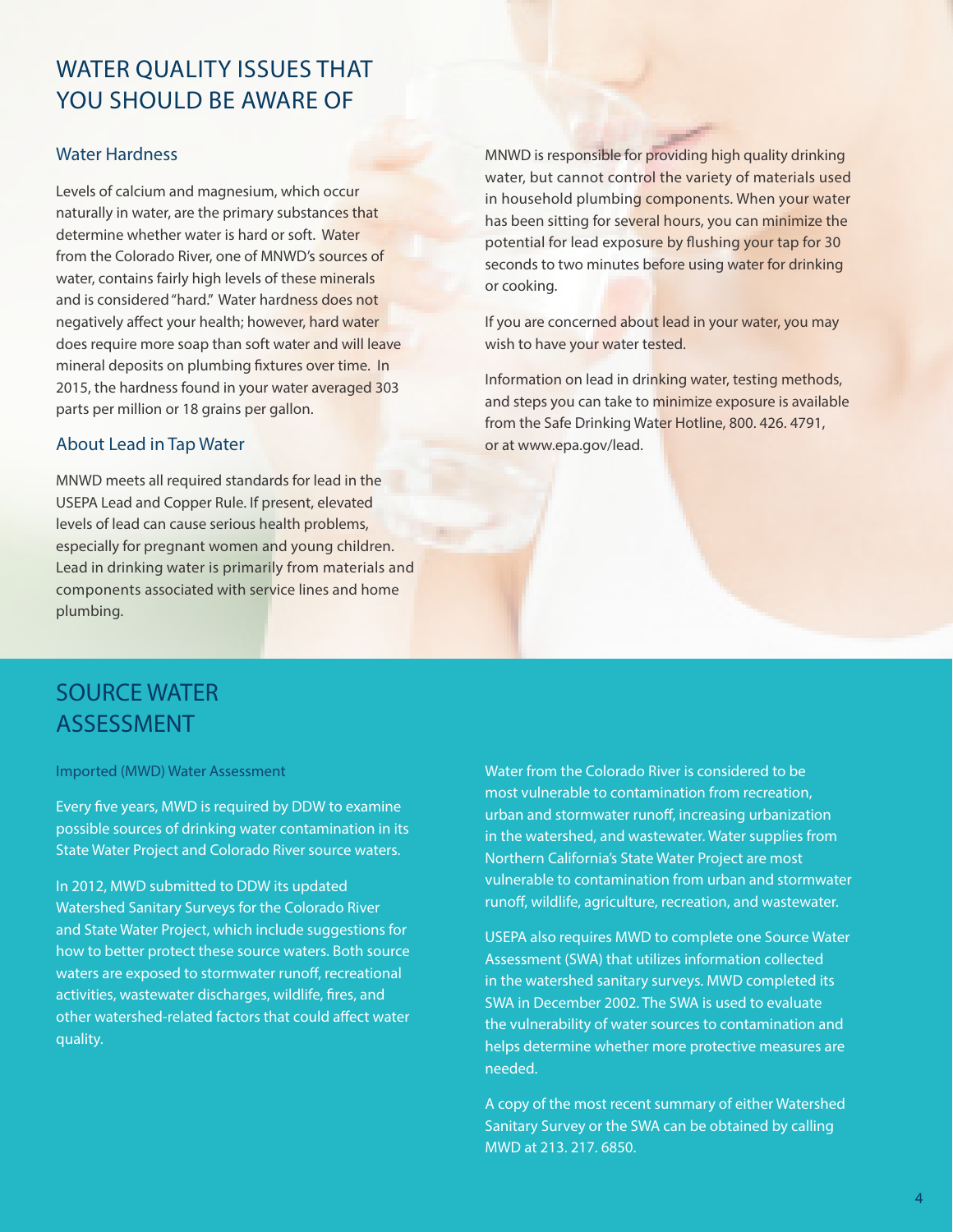### Metropolitan Water District of Southern California Treated Surface Water Quality Results for 2015

| Chemical                                      | <b>MCL</b>                                           | PHG<br>(MCLG) | Average<br>Amount | Range of<br><b>Detections</b> | <b>MCL Violation?</b> | <b>Typical Source of Chemical</b>               |  |  |
|-----------------------------------------------|------------------------------------------------------|---------------|-------------------|-------------------------------|-----------------------|-------------------------------------------------|--|--|
| Radiologicals - Tested in 2014                |                                                      |               |                   |                               |                       |                                                 |  |  |
| Alpha Radiation (pCi/L)                       | 15                                                   | (0)           | <b>ND</b>         | $ND - 4$                      | No                    | <b>Erosion of Natural Deposits</b>              |  |  |
| Beta Radiation (pCi/L)                        | 50                                                   | (0)           | 5                 | $4 - 6$                       | No                    | Decay of Man-made or Natural Deposits           |  |  |
| Uranium (pCi/l)                               | 20                                                   | 0.43          | 3                 | $2 - 3$                       | No                    | <b>Erosion of Natural Deposits</b>              |  |  |
| <b>Inorganic Chemicals - Tested 2015</b>      |                                                      |               |                   |                               |                       |                                                 |  |  |
| Aluminum (ppm)                                | $\mathbf{1}$                                         | 0.6           | 0.155             | $0.073 - 0.24$                | <b>No</b>             | Treatment Process Residue, Natural Deposits     |  |  |
| Arsenic (ppb)                                 | 10                                                   | 0.004         | 2.3               | 2.3                           | <b>No</b>             | Production Wastes, Natural Deposits             |  |  |
| Barium (ppm)                                  | $\mathbf{1}$                                         | 2             | 0.125             | 0.125                         | <b>No</b>             | Refinery Discharge, Erosion of Natural Deposits |  |  |
| Fluoride (ppm) treatment-related              | Control Range 0.6 - 1.2 ppm<br>Optimal Level 0.7 ppm |               | 0.8               | $0.6 - 1$                     | No                    | Water Additive for Dental Health                |  |  |
| Secondary Standards* - Tested in 2015         |                                                      |               |                   |                               |                       |                                                 |  |  |
| Aluminum (ppb)                                | $200*$                                               | 600           | 155               | $73 - 240$                    | <b>No</b>             | Treatment Process Residue, Natural Deposits     |  |  |
| Chloride (ppm)                                | $500*$                                               | n/a           | 100               | $98 - 101$                    | <b>No</b>             | Runoff or Leaching from Natural Deposits        |  |  |
| Color (color units)                           | $15*$                                                | n/a           | $\mathbf{1}$      | 1                             | No                    | Naturally-occurring Organic Materials           |  |  |
| Odor (threshold odor number)                  | $3*$                                                 | n/a           | $\overline{2}$    | $\overline{2}$                | <b>No</b>             | Naturally-occurring Organic Materials           |  |  |
| Specific Conductance (umho/cm)                | $1.600*$                                             | n/a           | 1,040             | 1,040                         | <b>No</b>             | Substances that Form Jons in Water              |  |  |
| Sulfate (ppm)                                 | $500*$                                               | n/a           | 257               | 253 - 261                     | No.                   | Runoff or Leaching from Natural Deposits        |  |  |
| Total Dissolved Solids (ppm)                  | $1,000*$                                             | n/a           | 663               | $660 - 665$                   | No                    | Runoff or Leaching from Natural Deposits        |  |  |
| <b>Unregulated Chemicals - Tested in 2015</b> |                                                      |               |                   |                               |                       |                                                 |  |  |
| Alkalinity, total as CaCO3 (ppm)              | Not Regulated                                        | n/a           | 126               | $120 - 131$                   | n/a                   | Runoff or Leaching from Natural Deposits        |  |  |
| Boron (ppm)                                   | $NL=1$                                               | n/a           | 0.12              | 0.12                          | n/a                   | Runoff or Leaching from Natural Deposits        |  |  |
| Calcium (ppm)                                 | Not Regulated                                        | n/a           | 78                | $76 - 80$                     | n/a                   | Runoff or Leaching from Natural Deposits        |  |  |
| Hardness, total as CaCO3 (ppm)                | Not Regulated                                        | n/a           | 303               | 300 - 306                     | n/a                   | Runoff or Leaching from Natural Deposits        |  |  |
| Hardness, total (grains/gallon)               | Not Regulated                                        | n/a           | 18                | 18                            | n/a                   | Runoff or Leaching from Natural Deposits        |  |  |
| Magnesium (ppm)                               | Not Regulated                                        | n/a           | 27                | $26 - 27$                     | n/a                   | Runoff or Leaching from Natural Deposits        |  |  |
| pH (pH units)                                 | Not Regulated                                        | n/a           | 8.1               | 8.1                           | n/a                   | Hydrogen Ion Concentration                      |  |  |
| Potassium (ppm)                               | Not Regulated                                        | n/a           | 4.9               | $4.8 - 5$                     | n/a                   | Runoff or Leaching from Natural Deposits        |  |  |
| Sodium (ppm)                                  | Not Regulated                                        | n/a           | 101               | $98 - 104$                    | n/a                   | Runoff or Leaching from Natural Deposits        |  |  |
| Total Organic Carbon (ppm)                    | <b>TT</b>                                            | n/a           | 2.6               | $2.3 - 2.7$                   | n/a                   | Various Natural and Man-made Sources            |  |  |

ppb = parts-per-billion; ppm = parts-per-million; pCi/L = picoCuries per liter; µmho/cm = micromhos per centimeter; ND = not detected;

MCL = Maximum Contaminant Level; (MCLG) = federal MCL Goal; PHG = California Public Health Goal

NL = Notification Level; n/a = not applicable; TT = treatment technique \* Chemical is regulated by a secondary standard.

| Turbidity - Combined Filter Effluent<br>Metropolitan Water District Diemer Filtration Plant | Treatment Technique | <b>Turbidity Measurements</b> | TT Violation? | <b>Typical Source of Chemical</b> |
|---------------------------------------------------------------------------------------------|---------------------|-------------------------------|---------------|-----------------------------------|
| 1. Highest single turbidity measurement                                                     | 0.3 NTU             | 0.04                          | No.           | Soil Runoff                       |
| 2. Percentage of samples less than 0.3 NTU                                                  | 95%                 | 100%                          | No.           | Soil Runoff                       |

Turbidity is a measure of the cloudiness of the water, an indication of particulate matter, some of which might include harmful microorganisms. Low turbidity in Metropolitan's treated water is a good indicator of effective filtration. Filtration is called a "treatment technique" (TT). A treatment technique is a required process intended to reduce the level of chemicals in drinking water that are difficult and sometimes impossible to measure directly. NTU = nephelometric turbidity units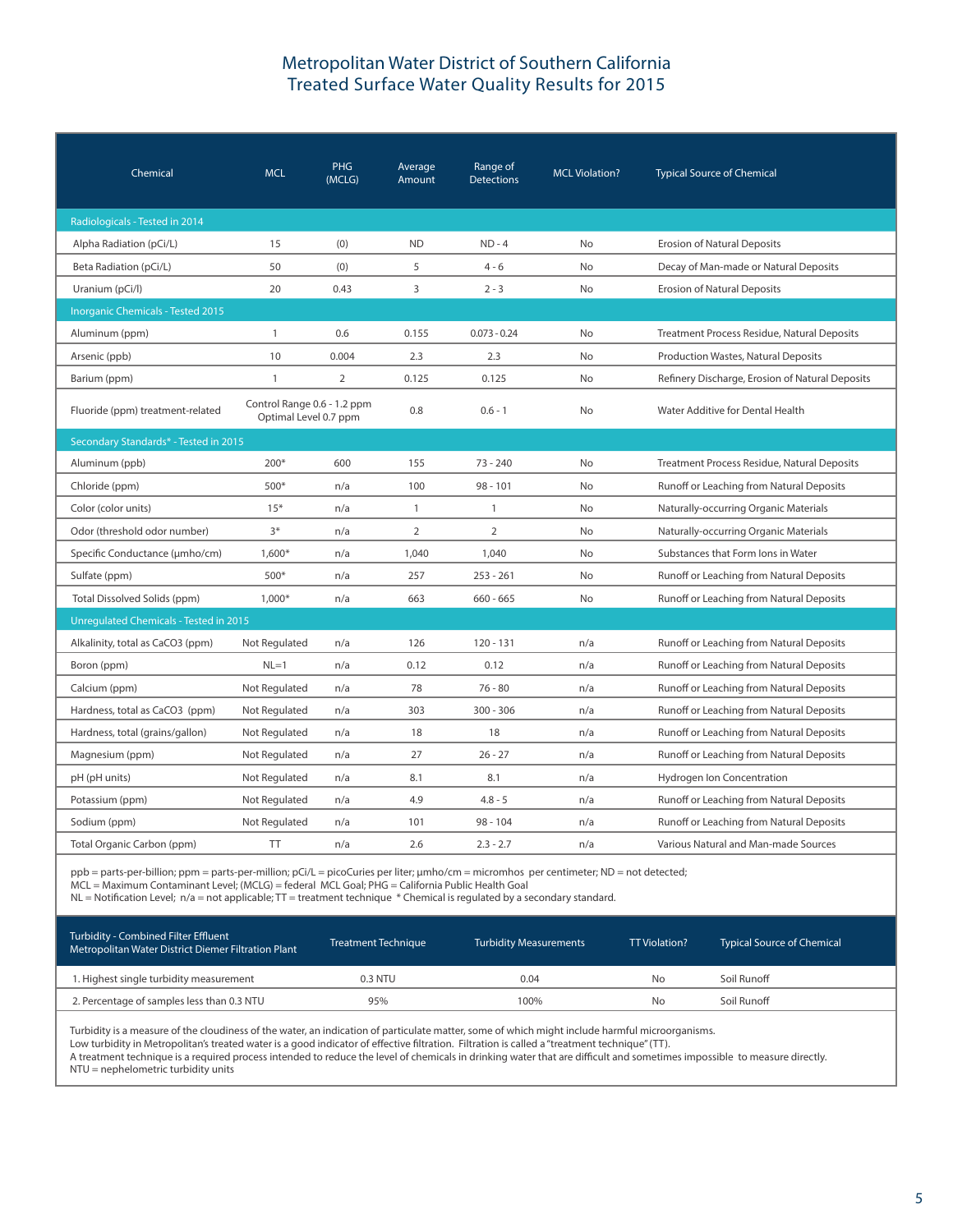### Moulton Niguel Water District Distribution System Water Quality Results for 2015

| Parameter                           | Unit of Measure | <b>MCL</b><br>(MRDL/MRDLG) | Average<br>Amount | <b>Range of Detections</b> | <b>MCL Violation?</b> | <b>Typical Sources in Drinking Water</b>   |
|-------------------------------------|-----------------|----------------------------|-------------------|----------------------------|-----------------------|--------------------------------------------|
| <b>Disinfection Byproducts</b>      |                 |                            |                   |                            |                       |                                            |
| <b>Total Trihalomethanes</b>        | ppb             | 80                         | 41                | $25.2 - 53.4$              | <b>No</b>             | <b>Byproducts of Chlorine Disinfection</b> |
| Haloacetic Acids                    | ppb             | 60                         | 21                | $5.1 - 26.7$               | <b>No</b>             | <b>Byproducts of Chlorine Disinfection</b> |
| Disinfectant Residual (chloramines) | mq/L            | 4.0                        | 2.03              | $0.3 - 3.5$                | <b>No</b>             | Disinfection Added for Treatment           |
| <b>Aesthetic Quality</b>            |                 |                            |                   |                            |                       |                                            |
| Turbidity                           | <b>NTU</b>      | 5                          | 0.16              | $0.08 - 0.86$              | <b>No</b>             | Erosion of Natural Deposits                |
| Color                               | cu              | 15                         | $<$ 5             | $ND - < 5$                 | <b>No</b>             | <b>Erosion of Natural Deposits</b>         |
| Odor                                | ton             | 3                          | 0.9               | $0.5 - 2.0$                | <b>No</b>             | <b>Erosion of Natural Deposits</b>         |

Eight (8) locations in the distribution system are tested quarterly for total trihalomethanes and haloacetic acids; 52 samples are tested monthly forcolor and odor, and weekly for chlorine residual and turbidity. MRDL: Maximum Residual Disinfectant Level; MRDLG: Maximum Residual Disinfectant Level Goal \*Contaminant is regulated by a secondary standard

| <b>Bacterial Quality</b> | MCL   | MCLG  | Highest Monthly % | <b>MCL Violation?</b> | <b>Typical Sources in Drinking Water</b> |
|--------------------------|-------|-------|-------------------|-----------------------|------------------------------------------|
| Total Coliform Bacteria  | 5.00% | 0.00% | 0.79%             |                       | Naturally Present in the Environment     |

No more than 5% of the monthly samples may be positive for total coliform bacteria. the occurence of 2 consecutive total coliform positive samples, one of which contains fecal coliform/E.coli, constitutes an acute MCL violation.

| Parameter | Unit of<br>Measure | <b>Action Level</b><br>(AL) | Public<br><b>Health Goal</b> | 90th Percentile<br>Value | Sites exceeding AL/<br>Number of Sites | <b>AL</b><br><b>Violation</b> | Typical Sources in Drinking Water |
|-----------|--------------------|-----------------------------|------------------------------|--------------------------|----------------------------------------|-------------------------------|-----------------------------------|
| Copper    | ppm                | د. ا                        | 0.3                          | 0.2                      | 0/50                                   | No                            | Corrosion of House-hold Plumbing  |
| Lead      | ppb                |                             | 0.2                          | 3.4                      | 0/50                                   | No                            | Corrosion of House-hold Plumbing  |
|           |                    |                             |                              |                          |                                        |                               |                                   |

The most recent Lead and Copper at the tap samples were collected in 2015. Zero samples exceeded the Regulatory Action Level (AL). A Regulatory Action level is the concentration of a contaminant which, if exceeded in more than 10% of samples, triggers treatment or other requirements that a water system must follow.